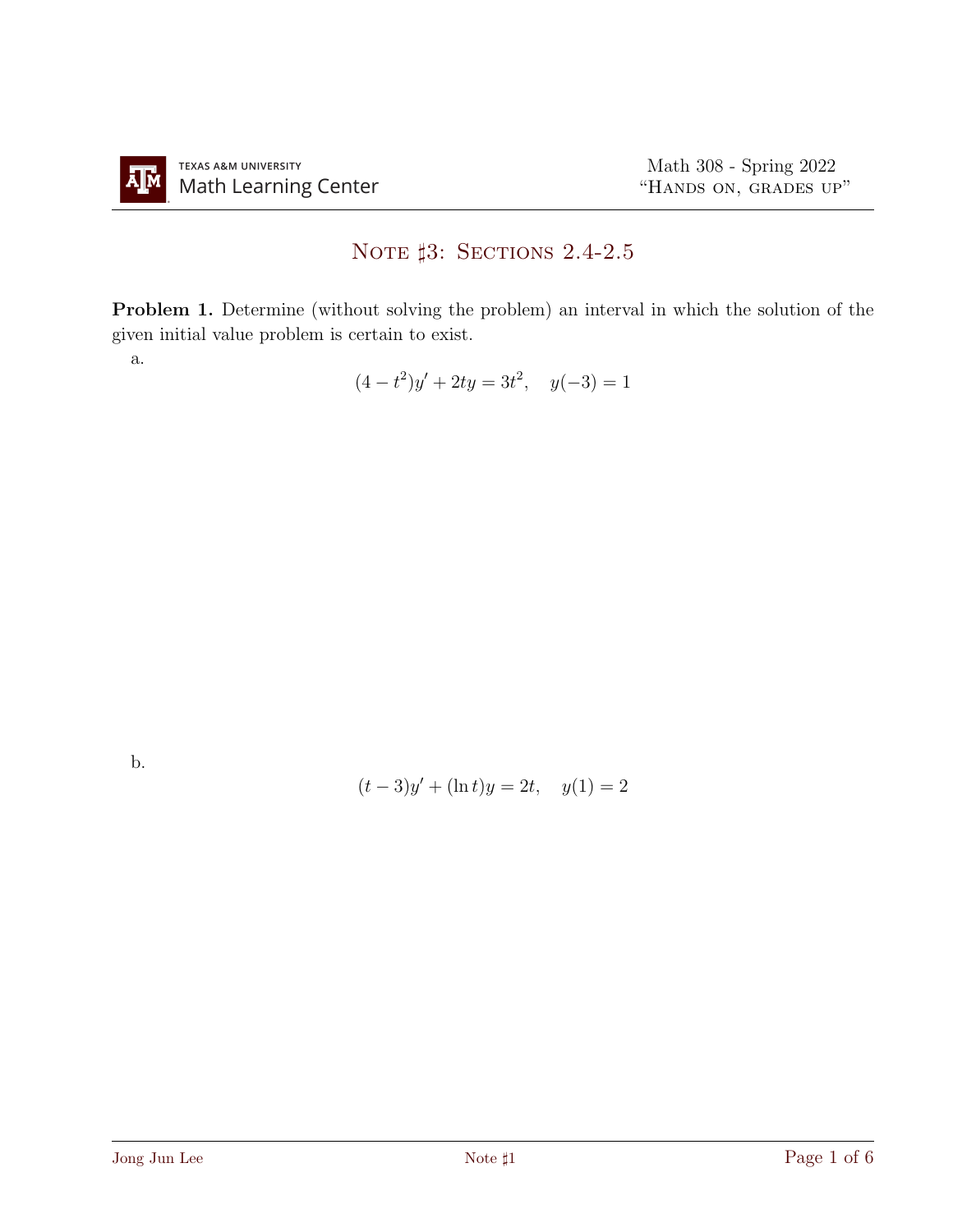Problem 2. State where in the ty-plane the hypotheses of Theorem 2.4.2(existence and uniqueness theorem for nonlinear equations) are satisfied.

a.

$$
y' = (t^2 + y^2)^{3/2}
$$

b.

$$
y' = \frac{1+t^2}{3y-y^2}
$$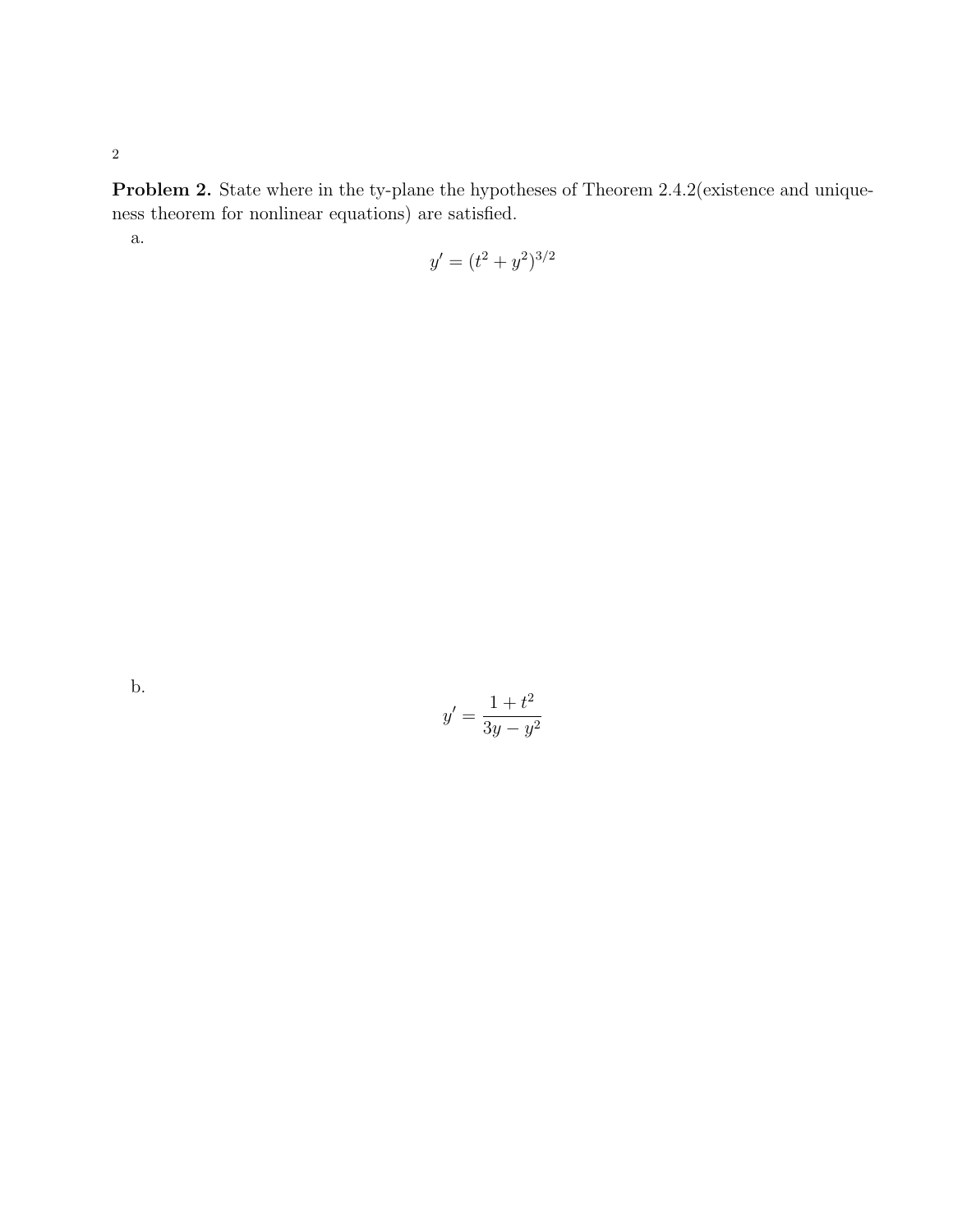Problem 3. Solve the given initial value problem and determine how the interval in which the solution exists depends on the initial value  $y_0$ .

a.

$$
y' + y^3 = 0, \qquad y(0) = y_0
$$

b.

$$
y' = \frac{t^2}{y(1+t^3)},
$$
  $y(0) = y_0$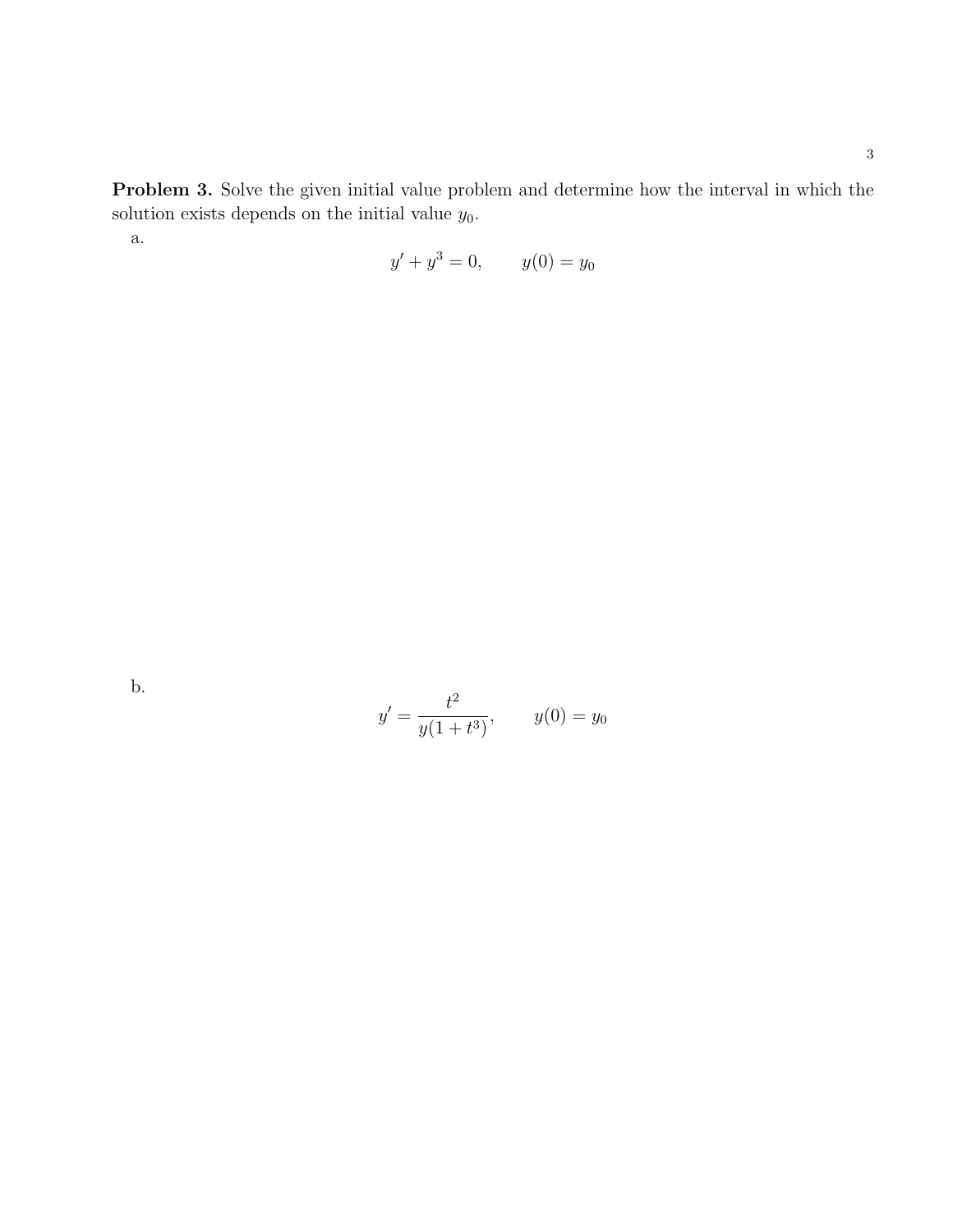## Problem 4.

$$
dy/dt = (y-4)(y-2)(y+1)
$$

- a. Determine the critical (equilibrium) points.
- b. Sketch the graph of  $f(y)$  versus y.
- c. Draw the phase line.
- d. Classify equilibrium points.
- e. Sketch several graphs of solutions in the ty-plane.

4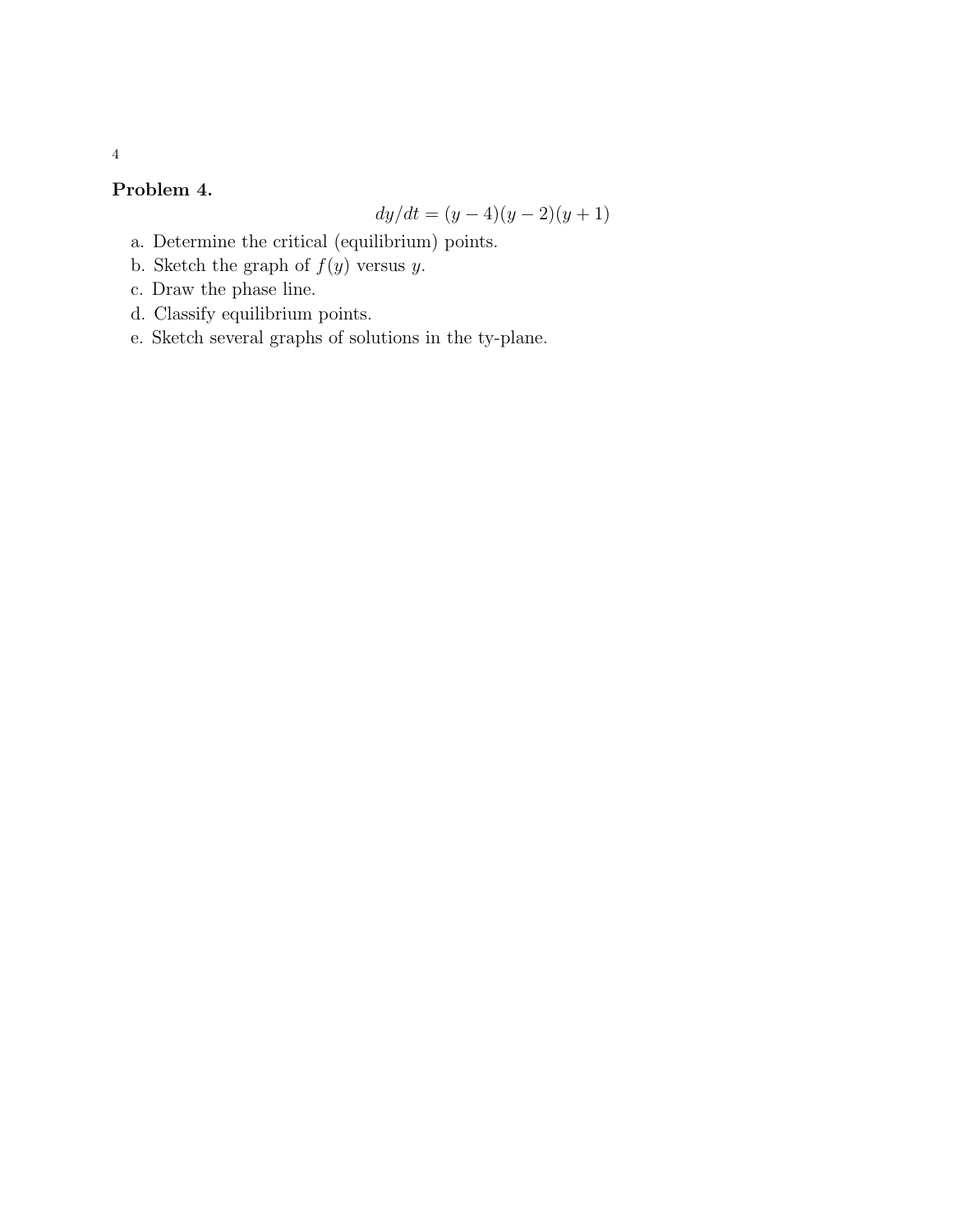## Problem 5.

$$
dy/dt = (y-3)^2(y-1)(y+2)^2
$$

- a. Determine the critical (equilibrium) points.
- b. Draw the phase line.
- c. Classify equilibrium points.
- d. Sketch several graphs of solutions in the ty-plane.